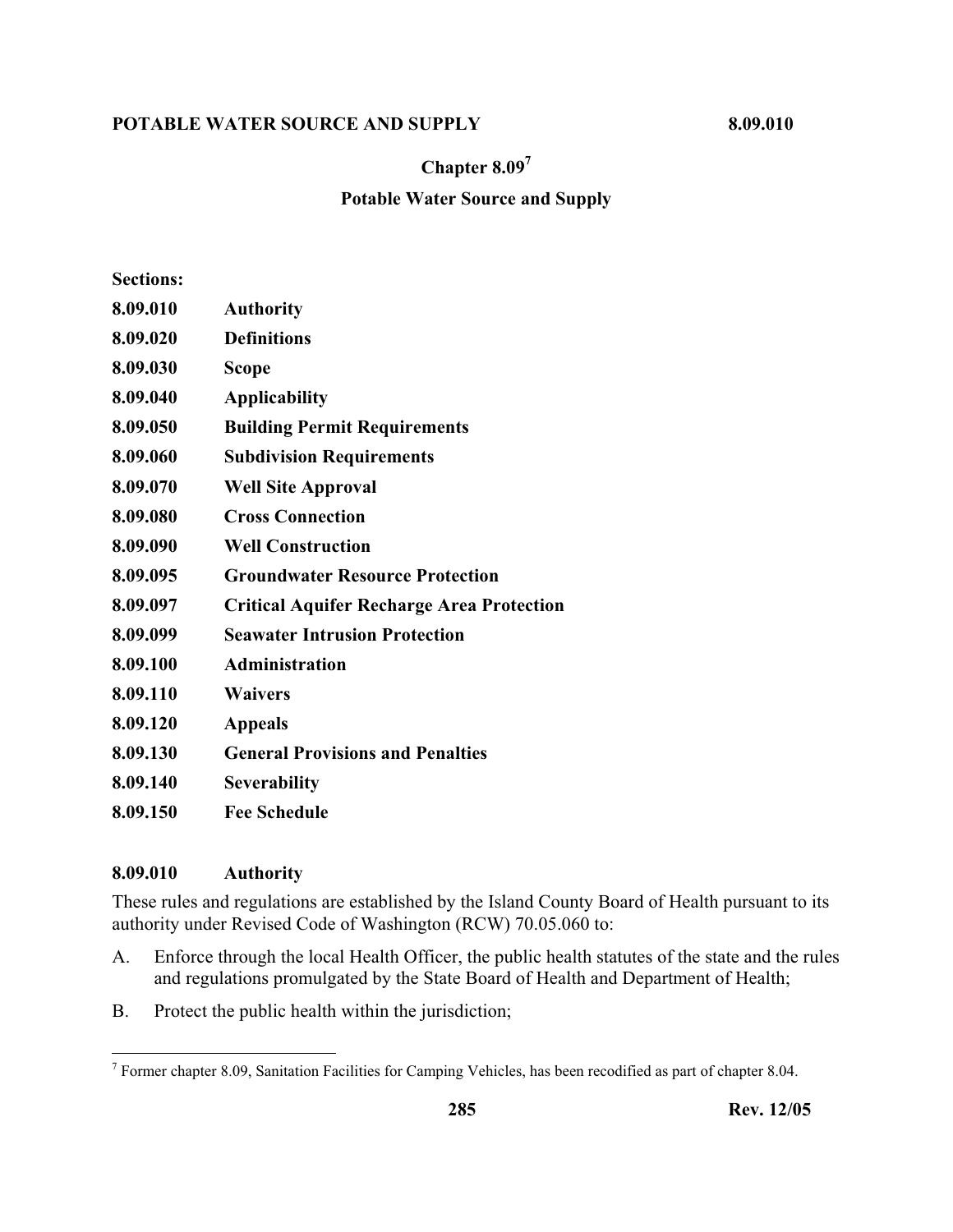#### **8.09.010 HEALTH, WELFARE, AND SANITATION**

- C. Enact local rules and regulations as are necessary in order to preserve, promote and improve the public health, and provide for the enforcement thereof;
- D. Provide for the control and prevention of any dangerous, contagious, or infectious disease within the jurisdiction of the local Board of Health;
- E. Provide for the prevention, control, and abatement of nuisances detrimental to the public health; and
- F. Establish fee schedules for the issuing or renewing of licenses or permits, or for other services.

These rules and regulations are further established pursuant to RCW 19.27.031, RCW 19.27.097, and RCW 58.17.118. The Island County Board of Health finds that these rules and regulations are necessary to supervise the maintenance of all health and sanitary measures for the protection of the public health; to preserve, promote, and improve the public health and to provide for the enforcement thereof; to provide for the control and prevention of dangerous, contagious, or infectious diseases; to provide for the prevention, control, and abatement of nuisances detrimental to the public health; and, to govern potable water systems. Nothing contained in these rules and regulations shall be construed to prevent the Health Officer from requiring compliance with higher standards than those contained in these rules and regulations where such higher standards are essential to maintain a safe and sanitary condition. (Res. HD-08-90, September 18, 1990; amended by Res. C-59-05, June 20, 2005)

## **8.09.020 Definitions**

- A. **Adequate water supply** means a water supply which is capable of supplying at least fourhundred (400) gallons of water per connection per day, and meets siting criteria established by state and local regulations.
- B. **Best management practice (BMP)** means a method, activity, maintenance procedure, or other management practice for reducing the amount of pollution entering a water body.
- C. **Board of Health** means the Board of Health of Island County pursuant to the provision of RCW 70.05.
- D. **Critical aquifer recharge areas** means areas with a critical recharge effect on aquifers used for potable water, including sole source aquifer recharge areas designated pursuant to the federal Safe Drinking Water Act.
- E. **Expanding Public Water System** means a public water system installing additions, extensions, changes, or alterations to their existing source, transmission, storage, or distribution facilities that will enable the system to increase in size its existing service area and/or its number of approved service connections. Exceptions: (1) A system that connects new, previously approved, individual retail or direct service connections onto an

**Rev. 12/05 286**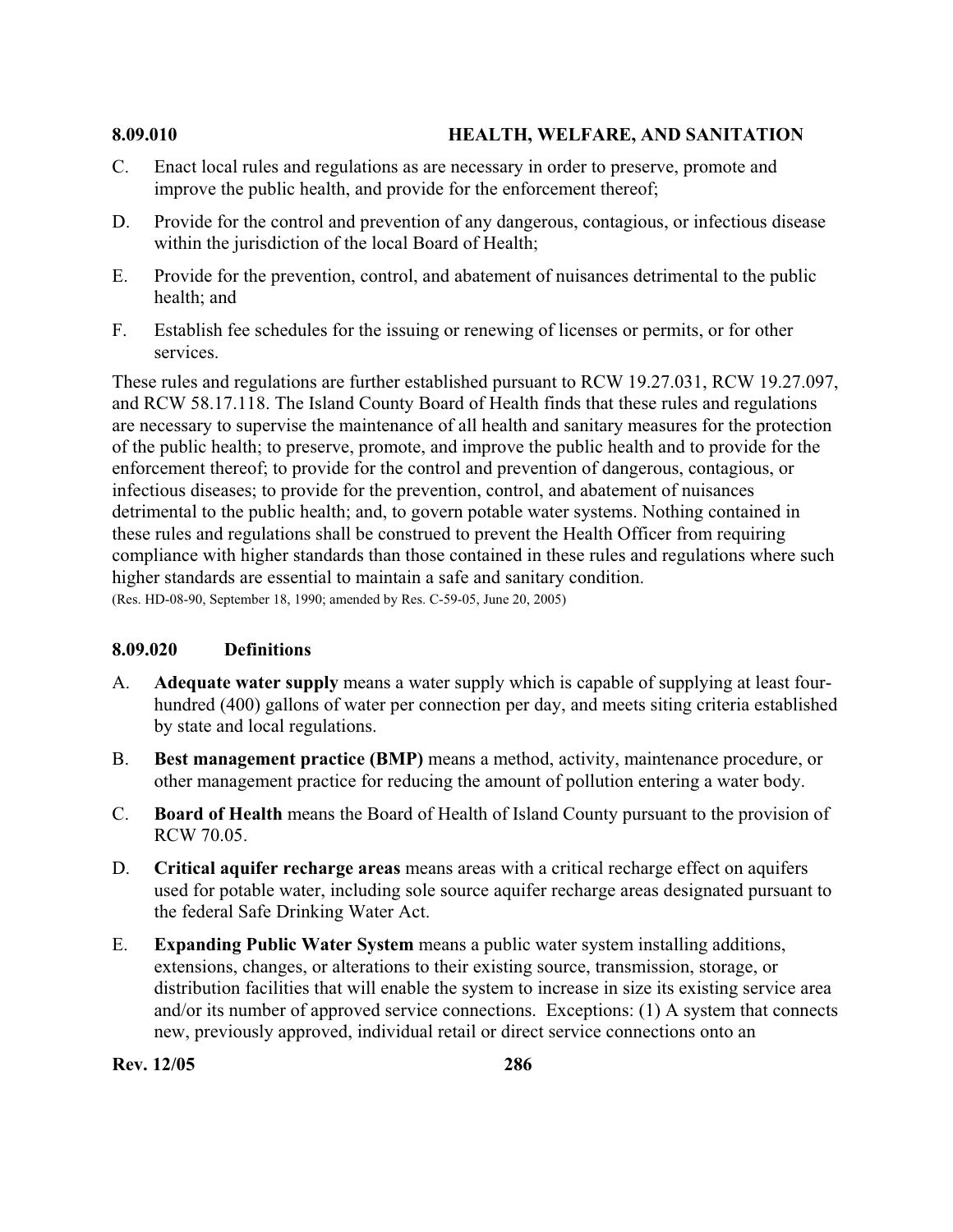existing distribution system within an existing service area; or (2) A distribution system extension in an existing service area identified in a current and approved water system plan or project report.

- F. **Health Officer** means the Health Officer of Island County or his authorized representative.
- G. **Potable water** means water which is satisfactory for drinking, culinary, and domestic purposes, and meets the requirements of the State of Washington and the Board of Health.
- H. **Individual water system** means a water system serving or proposed to serve a singlefamily residence exclusively.
- I **New Public Water System** means a public water system meeting the definition of WAC 246-290-010 and created after the effective date of this regulation.
- J. **Petroleum** means crude oil or any fraction thereof that is liquid at standard conditions of temperature and pressure (sixty degrees Fahrenheit and 14.7 pounds per square inch absolute). The term petroleum does not include propane or asphalt or any other petroleum product which is not liquid at standard conditions of temperature and pressure.
- K. **Public water system** means any water system, excluding a system serving only one singlefamily residence, providing piped water for human consumption, including any:
	- 1. Collection, treatment, storage, or distribution facilities under control of the purveyor and used primarily in connection with such system; and
	- 2. Collection or pretreatment storage facilities not under control of the purveyor primarily used in connection with such system.
- L. **Seawater Intrusion** means the movement of marine water into a freshwater aquifer.
- M. **Subdivision** means a division of land as regulated by RCW 58.17 or Island County Code (ICC) 16.15 including subdivisions, short subdivisions, planned residential developments, creation of parcels through site plan review, and any other creation of parcels of land.
- N. **Tank** means a stationary device designed to contain an accumulation of greater than 100,000 gallons of regulated substances and constructed of non-earthen materials (e.g., concrete, steel, plastic) that provide structural support. Facilities operated by and for the armed services for military purposes by other federal authority for the national defense are excluded from the provisions of this chapter.
- O. **Transmission Facility** means any of the following together with their associated facilities: Crude or refined petroleum or liquid petroleum product transmission pipeline for the transmission of these products. Facilities operated by and for the armed services for military purposes or by other federal authority for the national defense are excluded from the provision of this chapter.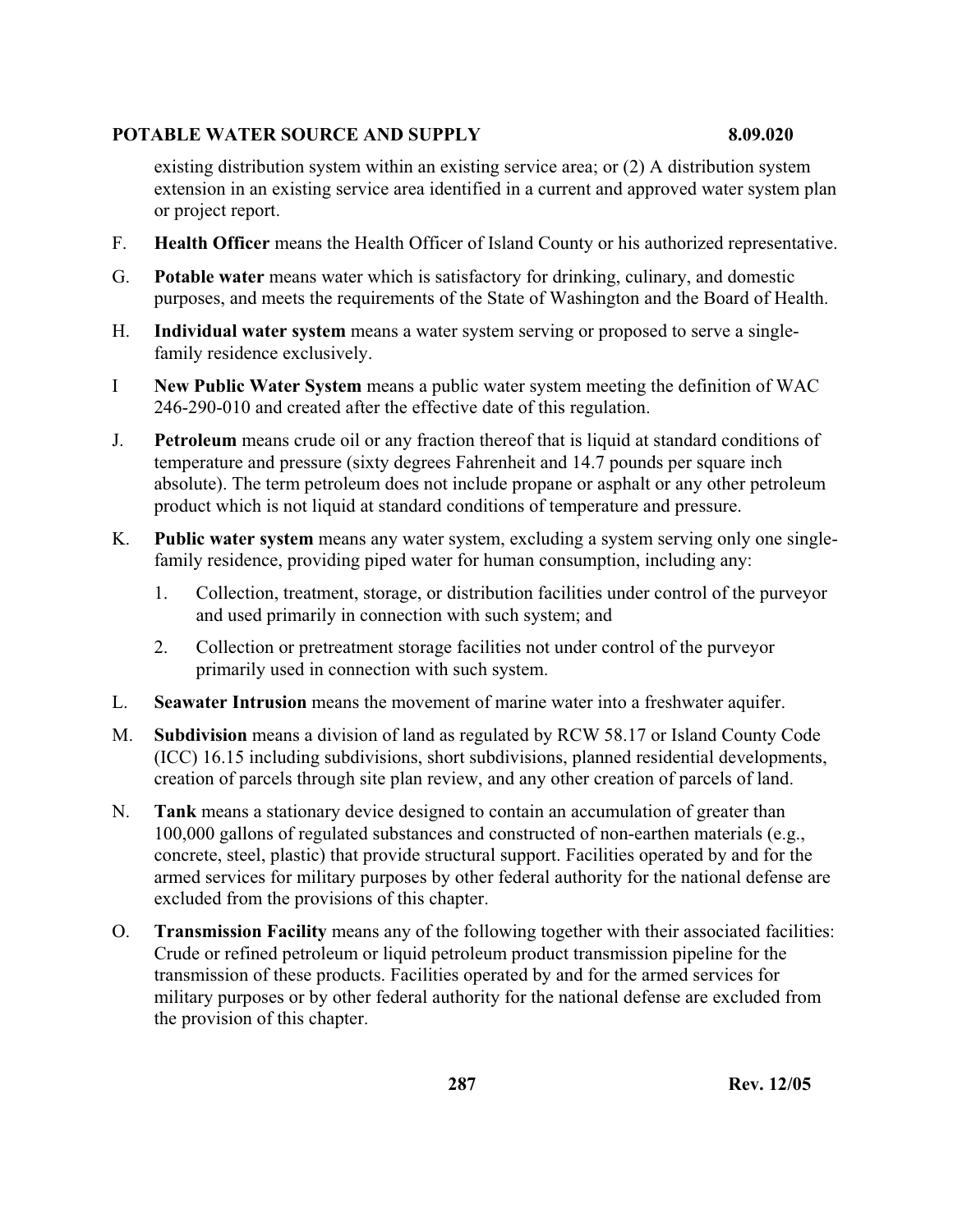### **8.09.020 HEALTH, WELFARE, AND SANITATION**

- P. **Vulnerability** means the degree to which groundwater may become contaminated based on local hydrogeologic characteristics and the contaminant loading potential.
- Q. **Well log** means a record of the construction or alteration of a well which is completed and filed with the Washington State Department of Ecology in accordance with RCW 18.104.

(Res. HD-08-90, September 18, 1990; amended by Res. HD-07-91, July 1, 1991; amended by HD-04-92, April 13, 1992; amended by Res. C-59-05, June 20, 2005)

### **8.09.030 Scope**

The provisions of this chapter constitute minimum requirements of the Island County Health Department governing potable water source and supply and protection of groundwater resources. (Res. HD-08-90, September 18, 1990; amended by Res. HD-07-91, July 1, 1991)

## **8.09.040 Applicability**

These regulations shall apply to all potable water supply systems proposed to be used for building permits issued for buildings in Island County and subdivisions proposed within Island County, and groundwater resource protection from potentially contaminating activities, and all groundwater wells used as a potable water supply in Island County.

(Res. HD-08-90, September 18, 1990; amended by Res. HD-07-91, July 1, 1991; amended by Res. C-59-05, June 20, 2005)

## **8.09.050 Building Permit Requirements**

Prior to issuance of a building permit to any building requiring potable water, evidence of an adequate water supply must be provided by the applicant to the Island County Building Department. Improvements or additions to buildings which will not result in an increase in the water usage of the building are not subject to provisions of these regulations. To provide evidence of an adequate water system the applicant must provide:

- A. **For a public water system,** a letter from the water purveyor stating their ability and intention to provide water for the proposed building(s) and a verification from the Island County Health Department that records indicate that water system is approved by the appropriate agency and the proposed connection(s) conforms with the approved plans; or
- B. **For an individual water system with water right permit,** a copy of the water right permit issued by the Department of Ecology (an application for a water right permit or a well log is not sufficient); or
- C. **For an individual water system not requiring a water right,** a copy of the well site approval document issued by the Island County Health Department or a well site certification performed by a Washington State Department of Ecology licensed well driller pursuant to ICC 8.09.070.B; and

**Rev. 12/05 288**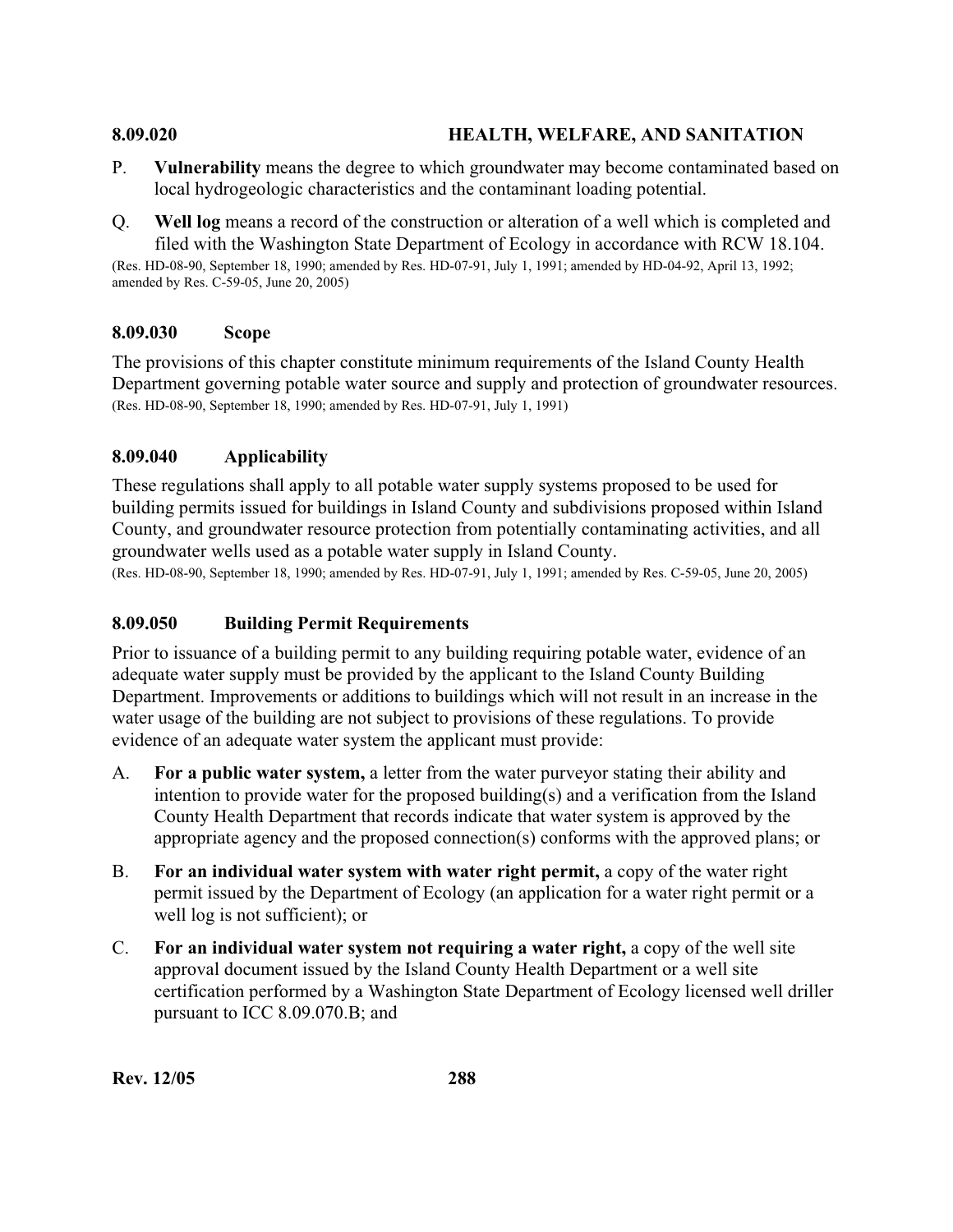- 1. A scaled plot plan of the project site including representations of wells, structures (both proposed and existing), roads, sewage disposal systems, property lines, surface water, underground storage tanks, other possible sources of contamination, indication of North, and other prominent features;
- 2. A well log;
- 3. The written results of a bailer test, or air lift test, or pump test, any of which is performed for a minimum of one (1) hour, verifying a minimum well yield of fourhundred (400) gallons per day;
- 4. Water quality results, analyzed by a Washington State Department of Health certified laboratory verifying compliance to standards listed in Washington Administration Code (WAC) 246-290 including bacteriological, nitrate, chloride, conductivity, and such other parameters the Health Officer deems significant based upon local trends of water quality;
- 5. Provision of sanitary control area pursuant to ICC 8.09.070.D; and
- 6. Additional information deemed necessary by the Health Officer.

(Res. HD-08-90, September 18, 1990; amended by Res. C-59-05, June 20, 2005)

# **8.09.060 Subdivision Requirements**

- A. Prior to preliminary approval of a subdivision, the applicant must provide to the Island County Planning Department the following:
	- 1. For a public water system, an Island County Health Department or Washington State Department of Health well site approval, or a letter of commitment from the water purveyor to supply water and documentation of compliance with WAC 248-56 (Public Water System Coordination); and
	- 2. For an individual water system, an Island County Health Department well site approval or a well site certification performed by a Washington State Department of Ecology licensed well driller pursuant to ICC 8.09.070.B.
- B. Prior to final approval of a subdivision, the applicant must provide the Island County Health Department evidence that the following has been accomplished:
	- 1. For a public water system, the system must be approved by the appropriate agency or agencies for the ultimate number of anticipated hookups, including current connections, the proposed extension, and all outstanding water share certificates or any other agreements to supply water. Unless exempted by RCW 90.44, such approval shall include application for water rights filed with the Washington State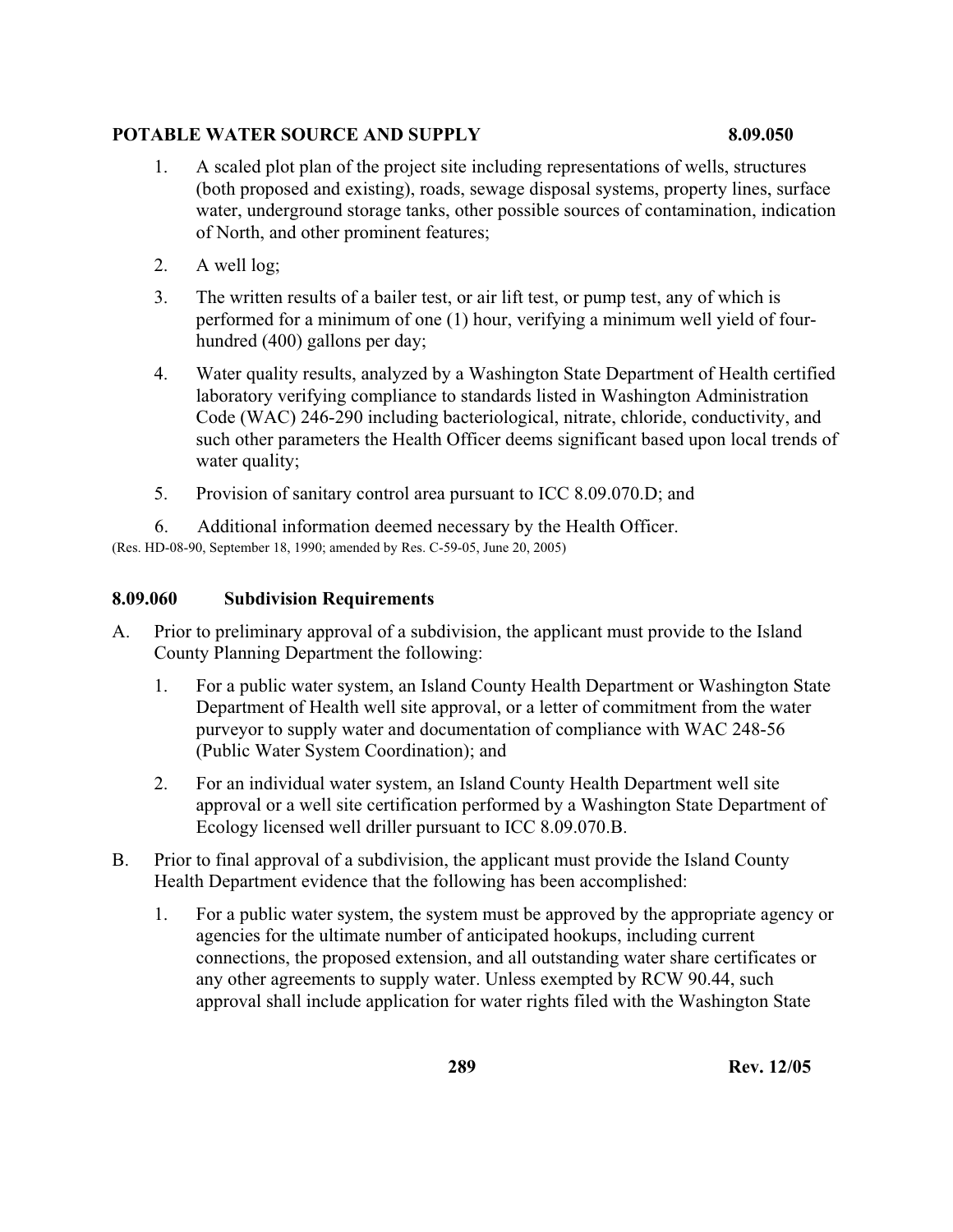#### **8.09.060 HEALTH, WELFARE, AND SANITATION**

Department of Ecology and a written commitment from the Department of Ecology that water rights will be granted. Any water system required by this section shall be installed, or appropriate bonds shall be provided and approved by the Island County Engineer and the Washington State Department of Health; or

- 2. For an individual water system, evidence of an adequate water supply must be provided by the applicant to the Island County Health Department to include:
	- a) A scaled plot plan of the project site including representations of structures (both proposed and existing), roads, sewage disposal systems, property lines, underground storage tanks, possible sources of contamination, indication of North, surface water, and other prominent features;
	- b) A well log;
	- c) The written results of a bailer test, or air lift test, or pump test, any of which is performed for minimum of one (1) hour, verifying a minimum well yield of four-hundred (400) gallons per day;
	- d) Water quality results, analyzed by a Washington State Department of Health certified laboratory, verifying compliance to standards listed in WAC 248-54 including bacteriological, nitrate, chloride, conductivity, and such other parameters the Health Officer deems significant based upon local trends of water quality;
	- e) Provision of sanitary control area pursuant to ICC 8.09.070.D;
	- f) Additional information deemed necessary by the Health Officer;
	- g) Except that proposed subdivision(s) where each resulting parcel is two and onehalf (2.5) acres or larger will be exempt from the requirements to drill wells and determine water quality, as prescribed in section 8.09.060.B.2.b).c) and d). Those exempted parcels will be required to provide a scaled plot plan, sanitary control area and additional information deemed necessary by the Health Officer in accordance with ICC 8.09.060.B.2.a).e) and f).
- C. Minimum requirements prescribed in Island County Code 8.07B.100 must be met for any subdivision.

(Res. HD-08-90, September 18, 1990)

#### **8.09.070 Well Site Approval**

A. Well site approval for public water systems must be performed by the Island County Health Department or the Washington State Department of Health.

**Rev. 12/05 290**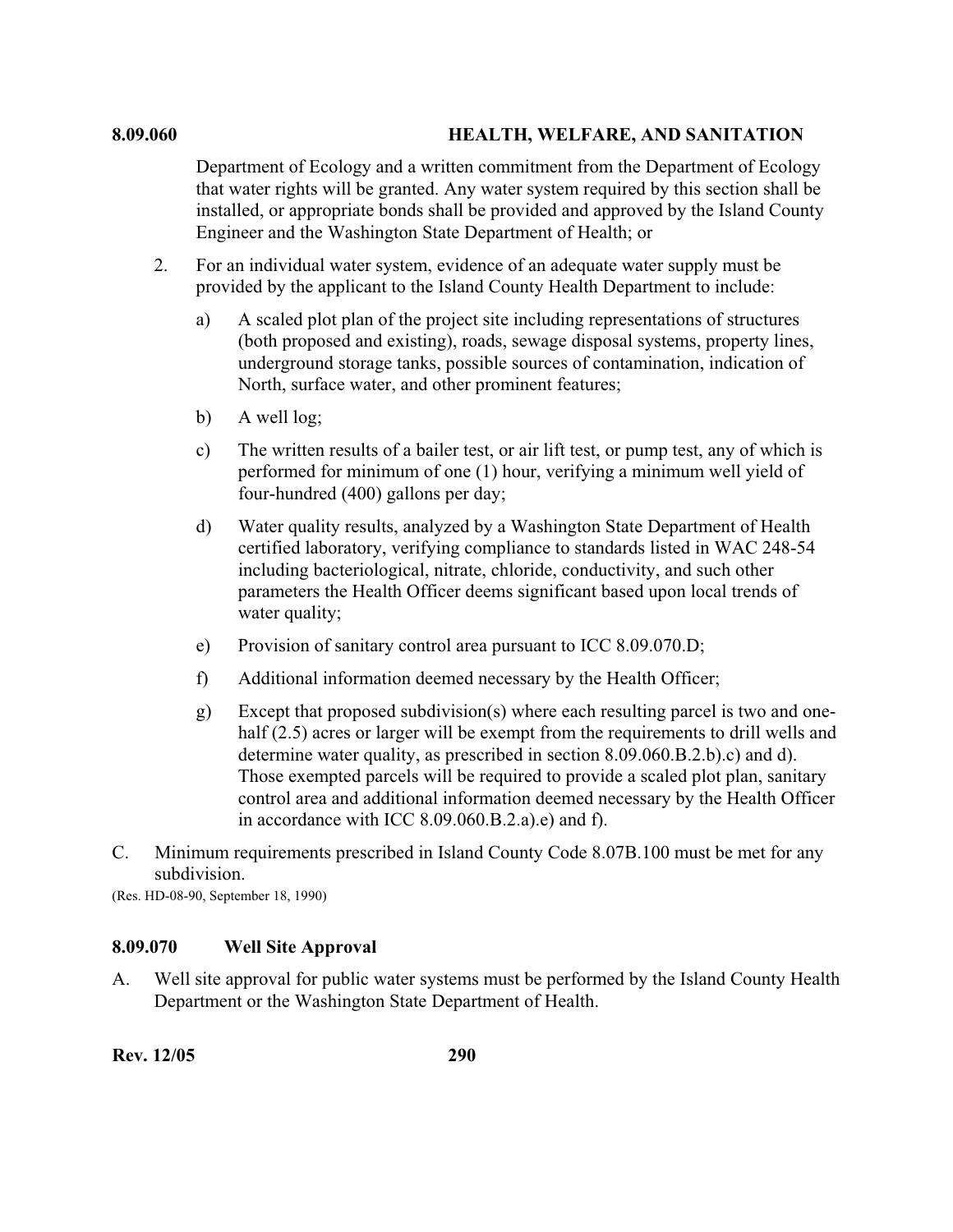- B. Well site approval for an individual water system must be performed by the Island County Health Department or a well driller who is licensed by the Washington State Department of Ecology. Documentation of well site approvals made by well drillers must include a written statement signed by the well driller which certifies that the well site conforms to ICC 8.09.070.C.D and E, and any other pertinent county, state, or federal regulations.
- C. All well sites must conform to the following siting criteria:
	- 1. The well site should be located on the highest ground possible, upslope from possible sources of contamination as per WAC 173-160-171; and
	- 2. Location of the well site should be protected from normal flooding, and surface or subsurface drainage capable of impairing groundwater quality as per WAC 173-160- 171; and
	- 3. The following minimum distances must be maintained between the well and potential sources of contamination:
		- a) Well to septic tank--50 feet as per WAC 173-160-171 and ICC 8.07C.100<sup>7A</sup>;
		- b) Well to edge of septic system absorption field--100 feet as per WAC 173-160-171 and ICC 8.07C.100<sup>7A</sup>;
		- c) Well to privies--100 feet as per WAC 173-160-171 and ICC 8.07C.100<sup>7A</sup>;
		- d) Well to sewer line--100 feet as per WAC 173-160-171;
		- e) Well to sewage or manure lagoon--100 feet as per WAC 173-160-171;
		- f) Well to solid waste landfill--1,000 feet as per WAC 173-160-171;
		- g) Well to county road or state highway right-of-way--100 feet<sup>8</sup> as per ICC 13.03A.070;
		- h) Greater setback distances may be required by the Health Officer based on geological and hydrological data or local water quality trends.
- D. The sanitary control area shall conform with:
	- 1. A minimum sanitary control area having a 100-foot radius around the well must be owned by the purveyor in fee simple, or the purveyor must have the right to exercise complete sanitary control of the land through other legal provision, such as recorded covenants, as per WAC 246-290-135 and 246-291-100.

 $\overline{a}$ 7A **Reviser's Note:** Chapter 8.07C was superseded by Chapter 8.07D; see ICC 8.07D.120, Table IV.

 $8$  For a county road, the right-of-way shall be considered to be sixty (60) feet as a minimum, or as shown by deed when the deeded right-of-way is greater.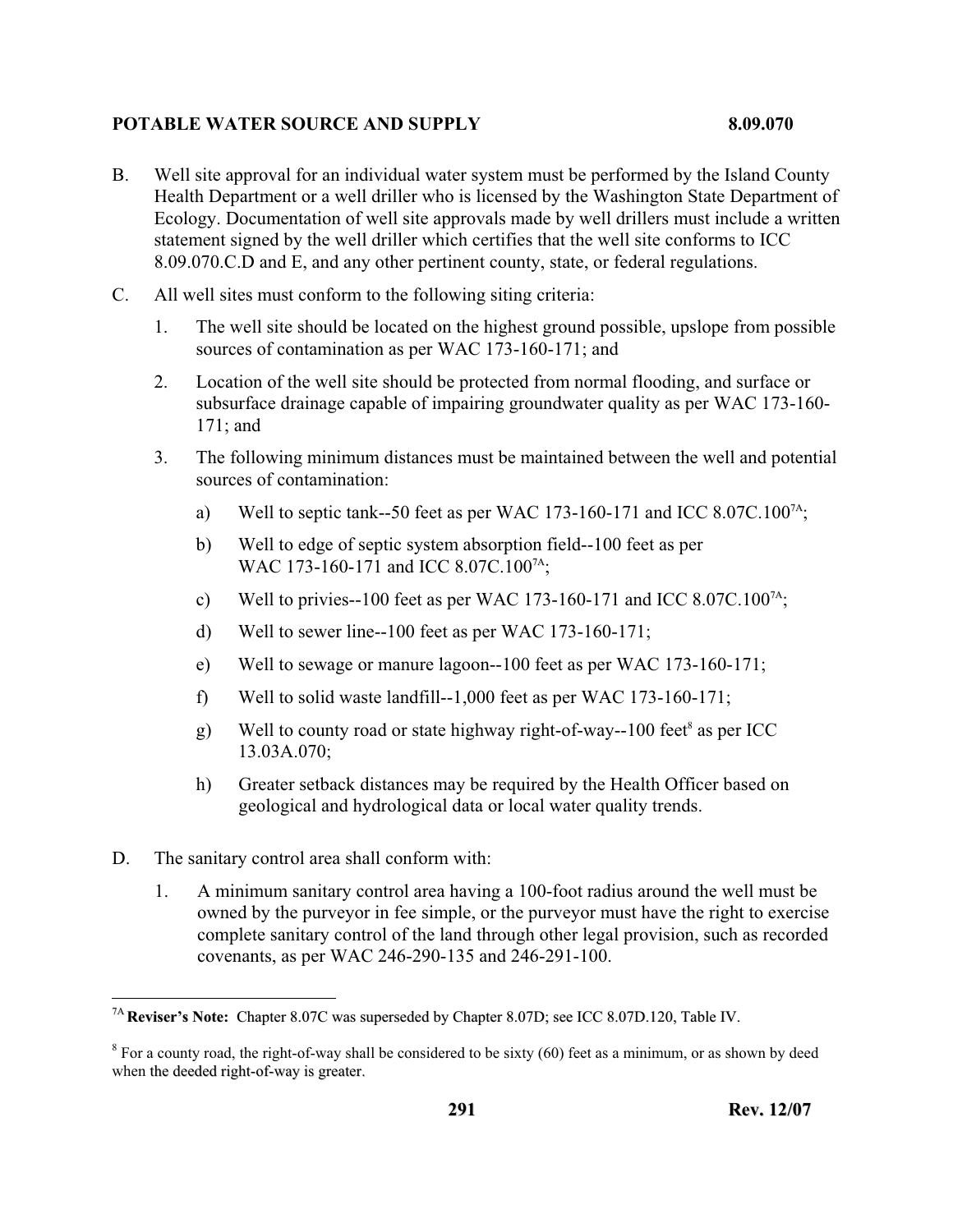### **8.09.070 HEALTH, WELFARE, AND SANITATION**

- 2. Where the single-family structure to be served by an individual water system cannot maintain a 100-foot setback to the well, that structure is excluded from setback requirements when the lack of setbacks does not threaten public health. Nothing herein is intended to permit violations of existing Washington State or Island County Codes requiring wells be separated from known sources of contamination such as septic tanks, drain fields, chemical storage, or any other known source of contamination.
- 3. Wells drilled prior to July 23, 1990 for individual water systems are excluded from siting requirements when those requirements are beyond the control of the well site property owner and where the lack of sanitary radius does not threaten public health. Documentation, such as a well log, establishing the well drilling date must be provided. Nothing herein is intended to permit violations of existing Washington State or Island County Codes requiring wells be separated from known sources of contamination such as septic tanks, drain fields, chemical storage, or any other known source of contamination.
- E. Any well site approval may require drilling test holes to prove the existence of an adequate water supply.

(Res. HD-08-90, September 18, 1990; amended by Res. C-59-05, June 20, 2005)

#### **8.09.080 Cross-Connection**

Cross-connection in water systems is prohibited as per WAC 246-290-490 and 246-291-270. Individual water systems shall not be connected to other water systems or expanded without the Health Officer's approval.

(Res. HD-08-90, September 18, 1990; amended by Res. C-59-05, June 20, 2005)

#### **8.09.090 Well Construction**

A. Well construction, capping, and abandonment shall conform to WAC 173-160.

B. A source flow meter will be installed on each potable water source at the well head. (Res. HD-08-90, September 18, 1990)

### **8.09.095 Groundwater Resource Protection**

#### A. **Locational Standards.**

- 1. Transmission facilities and/or petroleum storage tanks are prohibited in areas where groundwater is not protected by a one-hundred (100) foot protection zone from all edges of the transmission facility or petroleum storage tank by a four (4) foot thick, native layer of clay or other material with a permeability of no more than l x 10 cm/sec.
- 2. No wells, excavations, or other activities shall penetrate the one-hundred (100) foot protection zone of the transmission facility as required by ICC 8.09.095.A.1.

**Rev. 12/07 292**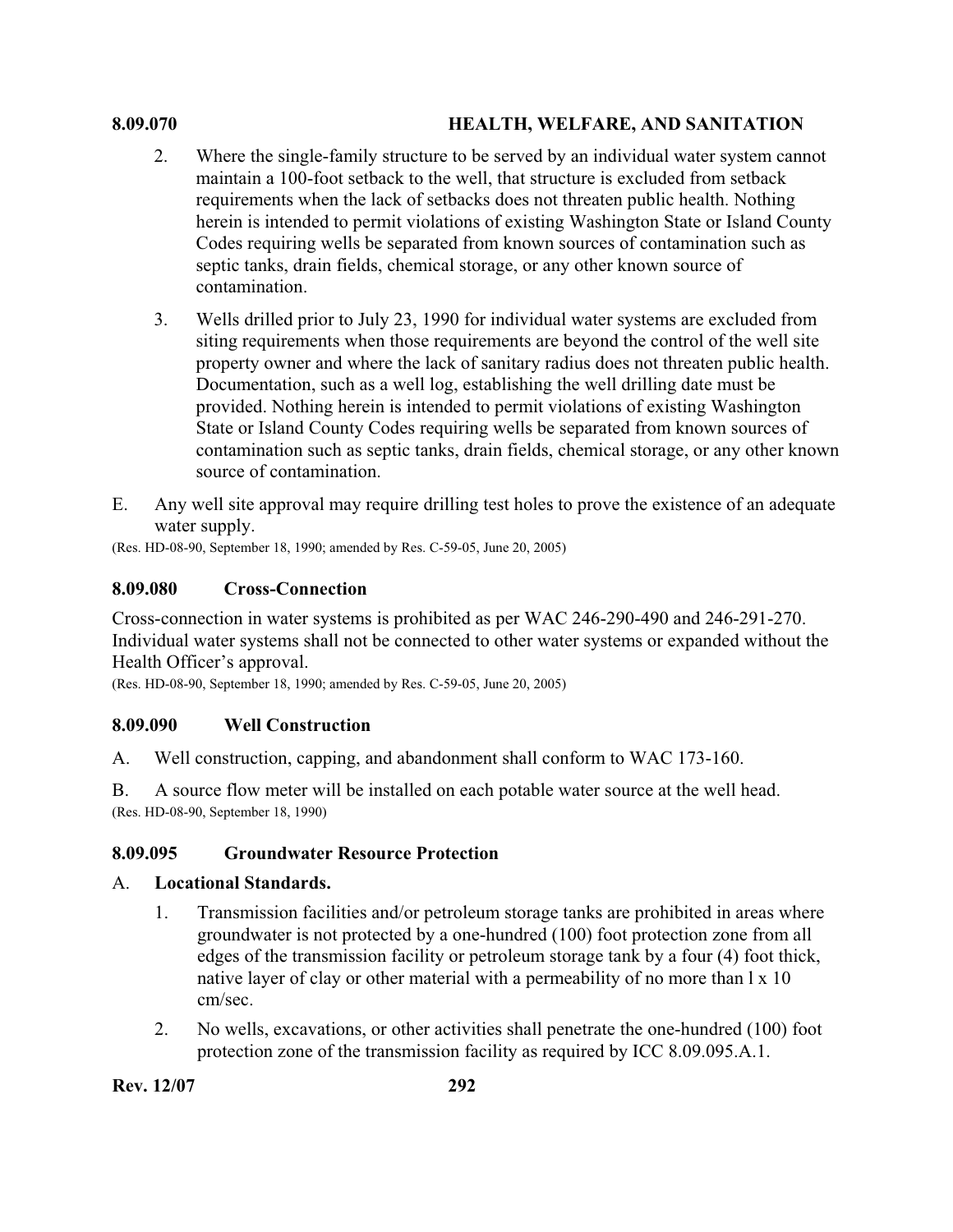- 3. No portion of the transmission facility or petroleum storage tank shall be located any less than ten (10) feet above the seasonal high level of groundwater in the uppermost aquifer.
- 4. Transmission facilities or petroleum storage tanks shall not be located closer than one-thousand (1,000) feet to a down-gradient drinking water supply well, unless the owner or operator can show that the transmission facility or petroleum storage tank is no less than ninety (90) days travel time hydraulically to the nearest down-gradient drinking water supply well in the uppermost aquifer.

## B. **Construction Standards.**

- 1. Construction standards for transmission facilities or petroleum storage tanks in areas where it has been clearly established that the natural geology provides the degree of protection required by ICC 8.09.095.A.1-4, shall include:
	- a) An initial barrier made up of an impermeable liner or a concrete vault, constructed throughout the transmission facility or petroleum storage tank area.
	- b) An initial barrier or vault designed so it can contain the entire volume of oil within the transmission facility or petroleum storage tank (i.e., secondary containment).
	- c) Transmission facilities and petroleum storage tanks shall be constructed in conformance with all codes, standards, rules, or regulations cited or established in chapter 90.76 RCW, chapter 173-360 WAC, 40 Code of Federal Regulations part 280, chapter 80.50 RCW, chapter 463-42 WAC, chapter 29 Title 49 United States Code, part 195.

# C. **Monitoring Requirements.**

- 1. In any case where a transmission facility or petroleum storage tank overlies groundwater:
	- a) Groundwater monitoring wells shall be installed every five-hundred (500) feet down-gradient from the transmission facility or petroleum storage tank. Monitoring wells shall comply with the minimum standards for construction and maintenance of wells specified in chapter 173-160 WAC. Groundwater quality parameters for continued and perpetual monitoring shall be determined by the Island County Health Officer and will be at least as stringent as the requirements of applicable state and federal regulations.
	- b) Monitoring of transmission facilities and petroleum storage tanks shall conform to all codes, standards, rules, or regulations cited or established in chapter 90.76 RCW, chapter 173-360 WAC, 40 Code of Federal Regulations part 280, chapter 80.50 RCW, chapter 463-42 WAC, chapter 29 Title 49 United States Code, part 195.

**293 Rev. 12/05**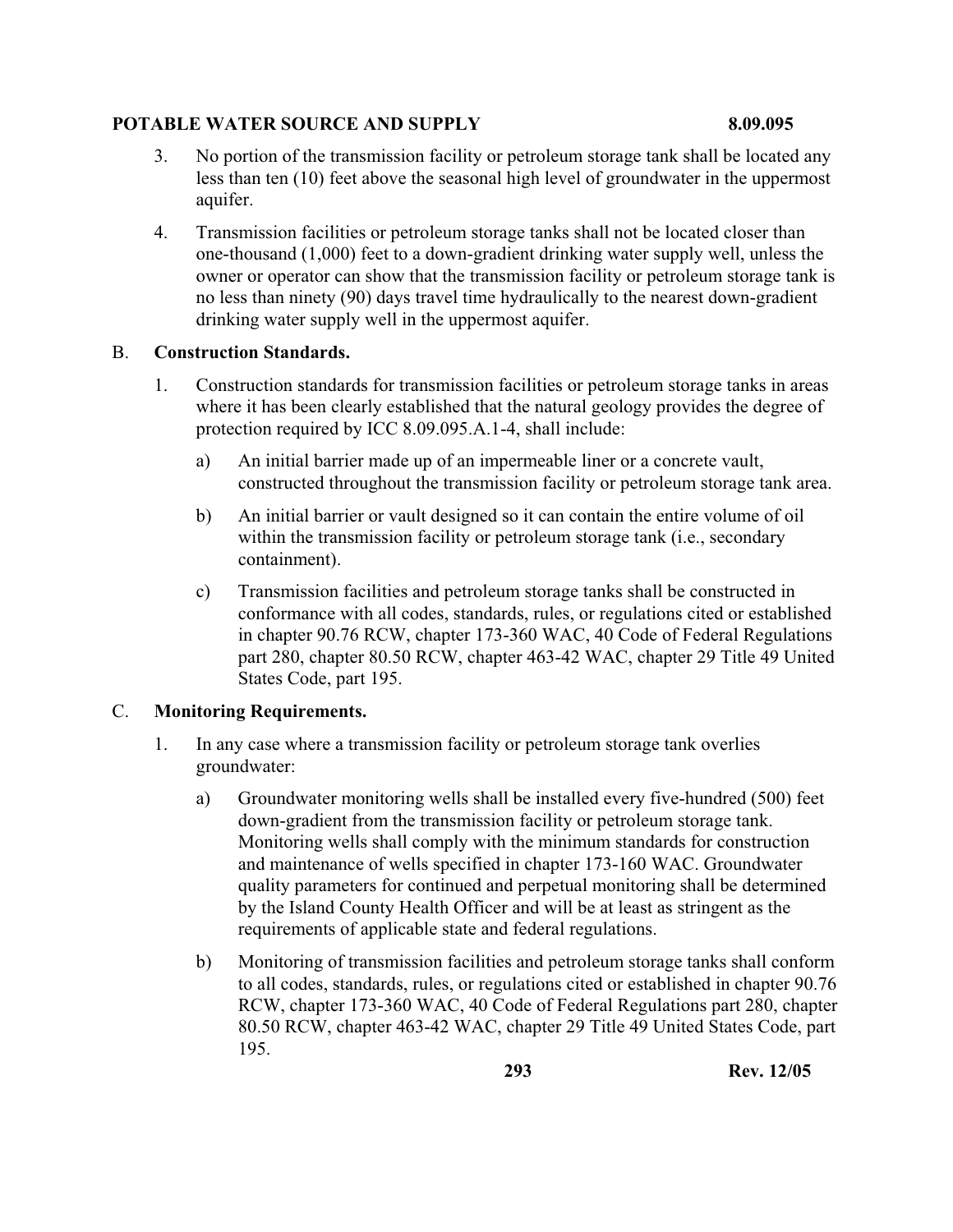# D. **Compliance Certification.**

- 1. Transmission facilities and/or petroleum storage tank facilities which have been permitted or are seeking permits for operation or construction or design or are in operation in Island County shall apply for, obtain, and maintain a certification from the Island County Health Department. In applying for said certification, the transmission facility and/or petroleum storage tank facility shall provide a specific report which addresses each of the requirements in ICC 8.09.095.A through C and information required by ICC 8.09.097.
- 2. A compliance certification shall be good for one quarter of one year. At the end of each quarter, the petroleum transmission or tank facility will apply for, and obtain, a new compliance certification.
- 3. Any time during design or construction or operation of a petroleum transmission or tank facility, that such facility does not have a valid compliance certificate for any reason including failure to provide appropriate application or failure to provide appropriate fee or because of non-compliance with this code, the operation and/or construction of said facility shall cease activity within Island County immediately until said certification is obtained.
- 4. Fees for compliance certifications shall be set by the Island County Board of Health by resolution. Factors to be considered in fee establishment shall include cost of staff time and professional service expenses which are required to monitor compliance with ICC 8.09.095 and 8.09.097, administrative expenses and direct and indirect operations and maintenance expenses. The first quarterly compliance certification shall be accompanied by a set fee established by the Island County Board of Health. Subsequent quarterly compliance certification fees shall be based on costs incurred during the prior quarter's compliance certificate monitoring activity. The rates used to calculate expenses will be set by the Board of Health.
- 5. The Health Officer shall assure applications for compliance certificates conform to this code.

(Res. HD-07-91, July 1, 1991; amended by Res. HD-04-92, April 13, 1992; amended by Res. C-59-05, June 20, 2005)

# **8.09.097 Critical Aquifer Recharge Area Protection**

A. Critical aquifer recharge areas have been identified for Island County and are delineated on the Island County Critical Aquifer Recharge Area Map<sup>8A</sup> as it currently exists or is hereafter amended. The map designates areas as having a low, moderate or high susceptibility to groundwater contamination as developed using best available science and as interpreted by the Health Officer under the advice of the Island County Hydrogeologist. The map together

 $\overline{a}$ 8A **Reviser's Note:** The Island County Critical Aquifer Recharge Area Map is maintained by the Health Officer and available upon request.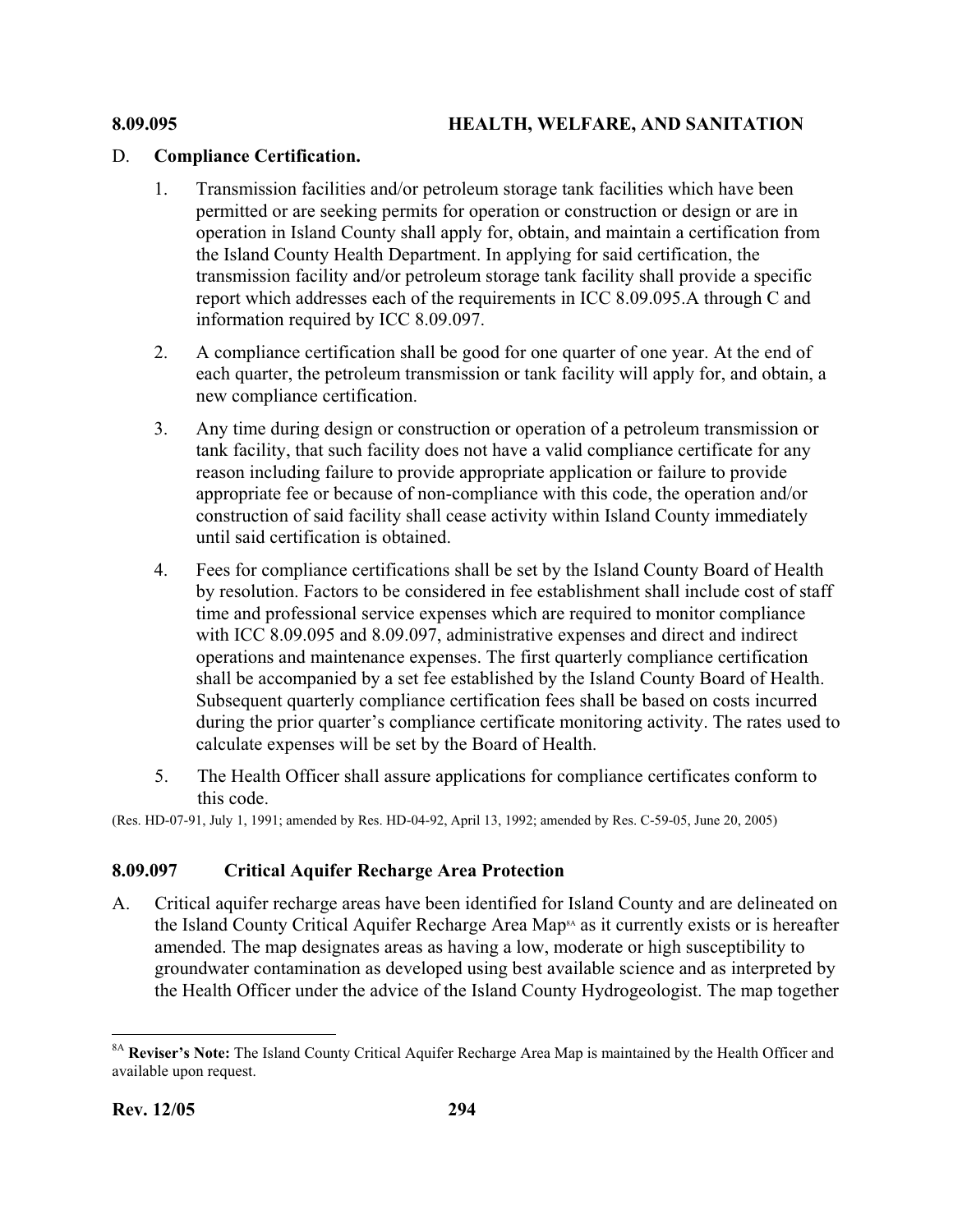with all explanatory details contained thereon, is hereby made part of this chapter. The Island County Critical Aquifer Recharge Area Map shall be maintained by the Health Officer and available upon request.

- B. All project actions that have the potential for groundwater contamination, as identified in ICC 8.09.097.H shall be evaluated by the Health Officer to determine their potential impacts on the groundwater resource.
- C. Best management practices shall be required for the low and moderate susceptibility zones for those activities for which best management practices are recognized and accepted by the Island County Health Officer. A list of currently accepted Best Management Practices shall be maintained by the Health Department. An updated list of BMP's will be provided to the Board of Health when needed.
- D. A hydrogeologic site evaluation shall be required prior to project approval of projects identified by the health officer as having the potential for groundwater contamination and where best management practices will not adequately prevent groundwater contamination.
- E. Based upon available information including that provided by the applicant pursuant to the requirements of this section, the Health Officer shall have discretion to impose conditions designed to prevent degradation of groundwater quality or quantity. Such conditions may include determining background water quality, quantity, and groundwater levels prior to approval and development of groundwater quality and/or quantity management plans. All conditions shall be based on all known, available, and reasonable methods of prevention, control, and treatment.
- F. A mitigation plan shall be required to address groundwater impacts identified in the hydrogeologic site evaluation. The Health Officer may require that the mitigation plan include monitoring, process controls, remediation, and discussion of alternatives.
- G. Project approval shall be based on the conditions and/or mitigation plan required by the Island County Health Department and the Department of Planning and Community Development.
- H. The following activities are subject to the foregoing requirements of 8.09.097.A, B, C, D, E, F, and G:
	- 1. Commercial, industrial, institutional, or other facilities or activities that include, but are not limited to: chemical storage tanks (other than liquified gas), automobile washers, chemical treatment storage and disposal, injection wells, oil and gas drilling, pesticide storage and use, sawmills, waste water application to land surface, animal feedlots, below ground storage tanks, hazardous waste generators, junk and salvage yards, mining, recycling facilities, solid waste handling facilities, underground injection wells, and wood treatment facilities.
	- 2. Petroleum transmission facilities and/or petroleum storage tanks.
	- 3. Those land and subsurface sewage disposal systems as outlined below: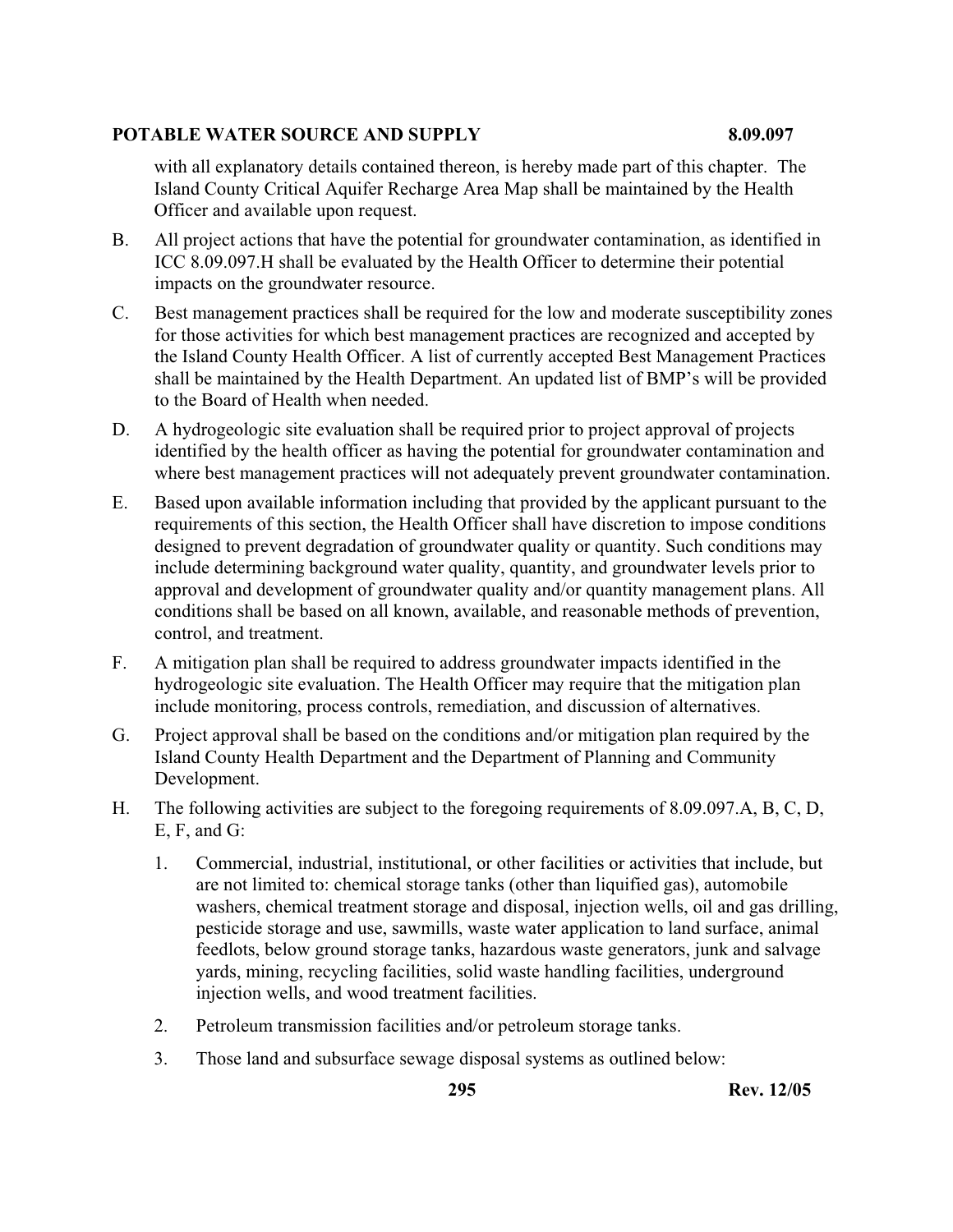- a) Residential sewage disposal systems designed to serve more than two residences on an off-site drainfield or sewage disposal systems from more than two residences on a single parcel, with a total design flow less than 3500 gallons per day. Adherence to Island County Health Department BMP's are considered adequate to prevent groundwater contamination in the low and moderate zones.
- b) Sewage disposal systems serving commercial and industrial projects, excluding home-based businesses or home occupations, with total design flows less than 3500 gallons per day, at the Health Officer's discretion. Adherence to Island County Health Department BMP's are considered adequate to prevent groundwater contamination in the low and moderate zones.
- c) Any sewage disposal system with design flows of more than 3,500 gallons per day in any zone.
- 4. Surface mining operations requiring a permit from the State Department of Natural Resources.
- 5. Other projects or activities as determined by the Health Officer.
	- a) Hydrogeologic Site Evaluation. A hydrogeologic site evaluation to determine aquifer vulnerability when required by ICC 8.09.097, shall be prepared by a professional who has training and experience in hydrogeology per WAC 308- 15-057. The scope of the hydrogeologic site evaluation shall be in direct relationship to the scope of the project. The site evaluation shall address some or all of the following as specified by the Health Officer as advised by the Island County Hydrogeologist:
		- (i) Hydrogeologic Setting:
			- (1) Description of the geologic setting of the site illustrated with geologic and soil maps.
			- (2) Discussion of geologic features which may influence groundwater movement such as faults, landforms, etc.
			- (3) Description of the occurrence and movement of groundwater in the area, including a general discussion of aquifer recharge and discharge, depth of groundwater and groundwater flow patterns. Illustrative materials such as water level maps or flow nets are recommended.
			- (4) General discussion of groundwater quality in the area.
		- (ii) Site-Specific Hydrogeologic Data: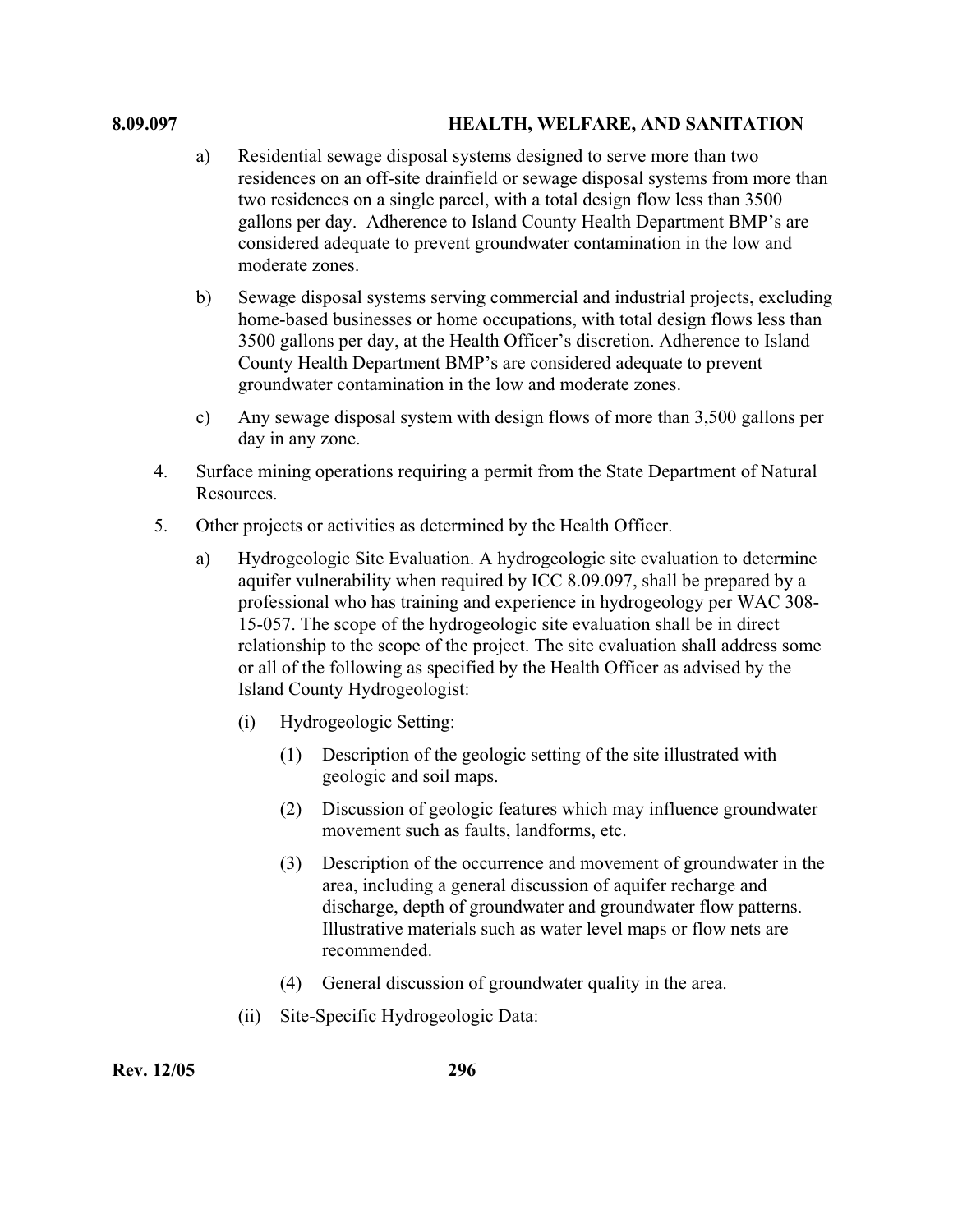- (1) Scaled map showing the location of wells (in use or inactive) and springs within 1,000 feet of the site or as required by the Health Officer.
- (2) Depth to groundwater layer in the immediate vicinity.
- (3) Hydrogeological cross-sections through the site and immediate vicinity with references to information used to prepare the crosssections.
- (4) Description of groundwater movement beneath the site with considerations for the following:
	- (a) Areal distribution, stratification, and hydraulic conductivity of the water-bearing formations.
	- (b) Probable migration pathways for contaminants.
	- (c) An estimate of the probable times of travel through the soil horizontally and vertically from a potential contaminant source.
- (5) Description of how the contaminants of concern will be attenuated within the saturated zone.
- (6) Estimate of the quantity and/or quality of water recharged to the saturated zone under anticipated operation.

(7) Water quality monitoring program for contaminants of concern. (Res. HD-04-92, April 13, 1992; amended by Res. C-59-05, June 20, 2005)

# **8.09.099 Seawater Intrusion Protection**

- A. The following section applies to all existing and proposed groundwater wells and associated water systems used as a potable water source in Island County. All project actions that have a potential to cause, contribute or exacerbate seawater intrusion shall be evaluated by the Health Officer to determine their impacts on the groundwater resource.
- B. The Island County Health Department will classify areas of the county into seawater intrusion risk categories based upon groundwater elevation information and proximity to existing groundwater wells with chloride data. The seawater intrusion risk categorization is provided in Table 1.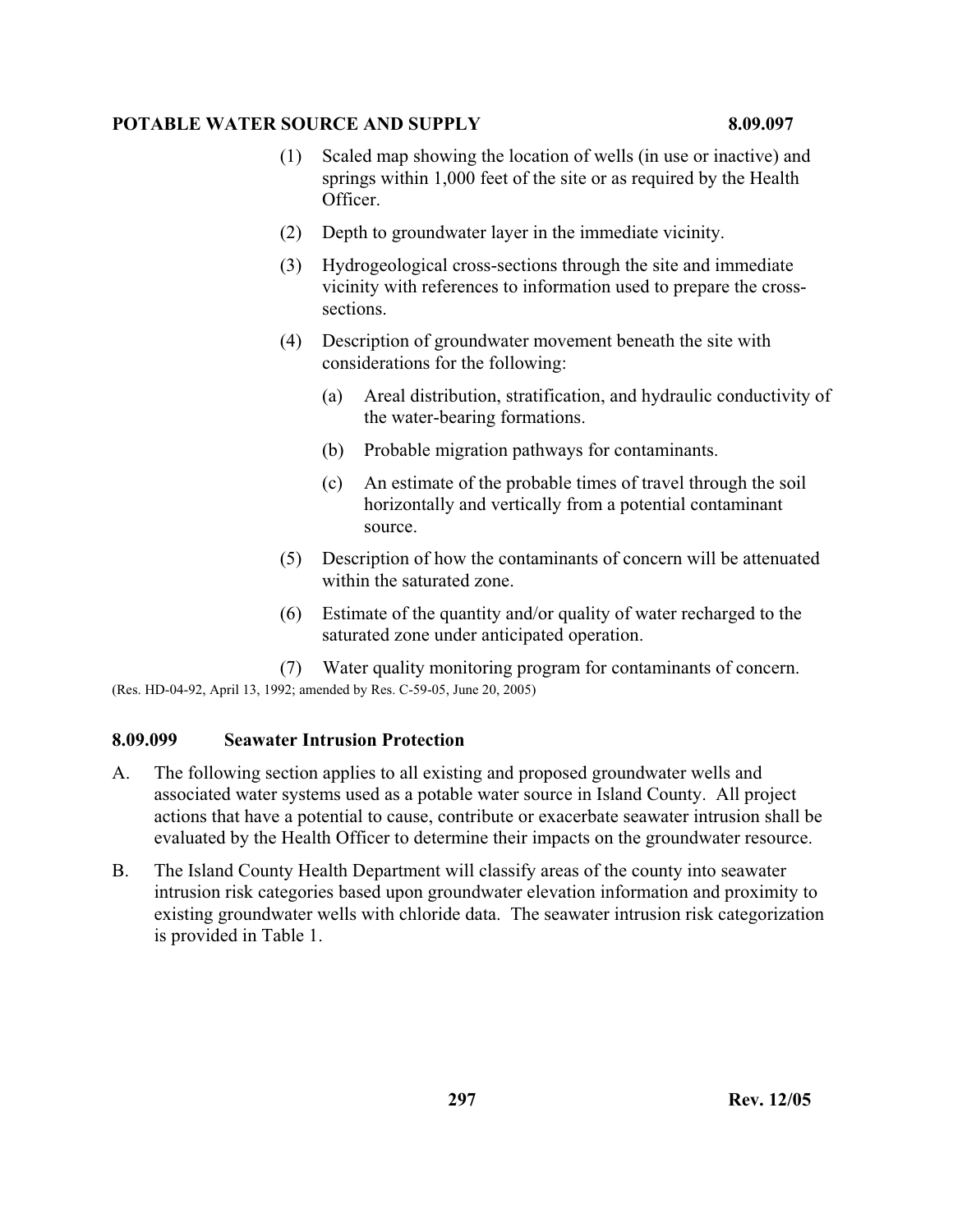#### **8.09.099 HEALTH, WELFARE, AND SANITATION**

Table 1: Seawater Intrusion Risk Categories

| Water Level Elevation <sup>1</sup><br><b>Risk Category</b> |                           | Chloride Concentration <sup>2</sup> |  |
|------------------------------------------------------------|---------------------------|-------------------------------------|--|
| Low                                                        | Greater than 8.4          | Any <sup>3</sup>                    |  |
| Medium                                                     | Less than or equal to 8.4 | Less than 100                       |  |
| High                                                       | Less than or equal to 8.4 | Between 100 and 250                 |  |
| Very High                                                  | Less than or equal to 8.4 | Greater than 250                    |  |

<sup>1</sup> Water Level Elevation in feet above Mean Sea Level (MSL) NAVD 88.  $+4$  feet MSL  $\degree$  0 feet relative to Mean Tide Level in the Puget Sound. For tidally influenced wells, water level elevation will be determined by specific methods as identified by the Health Officer.

<sup>2</sup> Chloride concentration in milligrams per liter (mg/L) or parts per million (ppm).

<sup>3</sup> Where water level elevations are greater than 8.4 feet, chloride concentrations are irrelevant.

## C. Application

1. Project actions:

Project actions will be evaluated for Seawater Intrusion Risk Analysis based upon the applicable risk category and proposed activity.Projects that may deleteriously impact groundwater quality by inducing or contributing to seawater intrusion will undergo a comprehensive evaluation by the Health Officer prior to approval. Projects that are subject to this review are listed in Table 2. Project actions not subject to Seawater Intrusion Risk Analysis (as defined by N/A below) and involving a new or expanding public water system shall collect a water level elevation from the proposed groundwater source as part of project approval where specifically required by the Health Officer in areas where water level elevations are not known or are insufficient.

Table 2: Projects subject to Seawater Intrusion Risk Analysis

| <b>Risk Category</b> | Land Subdivision | New or Expanding<br>Public Water<br><b>Systems</b> | Individual Water<br>System |
|----------------------|------------------|----------------------------------------------------|----------------------------|
| Low                  | N/A              | N/A                                                | N/A                        |
| Medium               | More than 6 lots | More than 6<br>connections                         | N/A                        |
| High                 | All              | More than 1<br>connection                          | $\leq$ 1.5 acre lot size   |
| Very High            | All              | All                                                | $\leq$ 5 acre lot size     |
| Rev. 12/05           |                  | 298                                                |                            |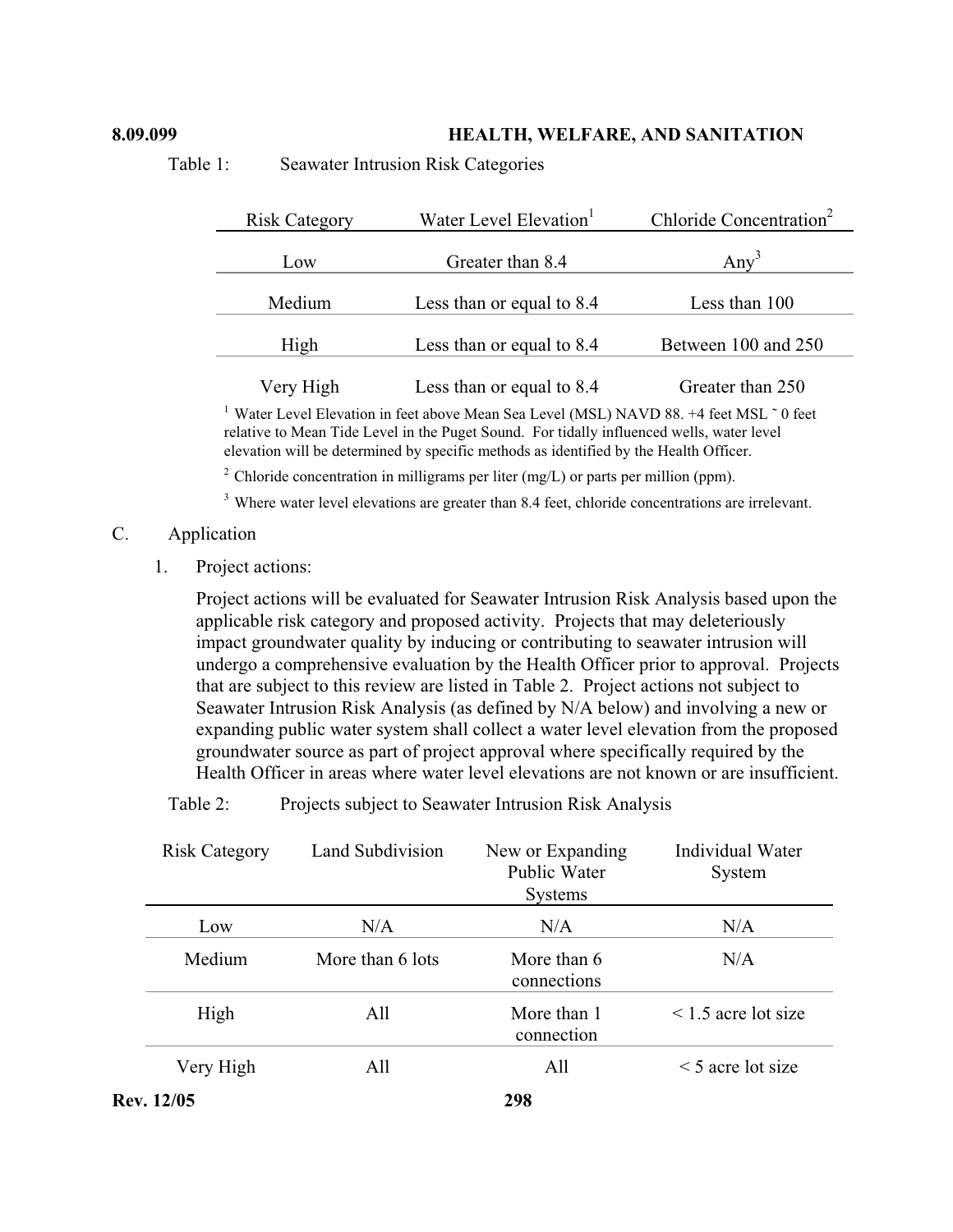# **POTABLE WATER SOURCE AND SUPPLY 8.09.099 8.09.099**

- 2. Non-Project Actions:
	- a) Sampling

Public water systems with greater than two residential connections in the medium, high, or very high risk areas shall sample for chloride and conductivity in April and August of each year. Water quality results, analyzed by a Washington State Department of Ecology certified laboratory, shall be provided to the Health Officer.

- D. A hydrogeologic site evaluation, as defined in ICC 8.09.097, may be required as a result of Seawater Intrusion Risk Analysis prior to project review as determined by the Health Officer. Projects will be reviewed on a case-by-case basis to determine the extent of the hydrogeolgic evaluation requirements.
- E. Based upon available information including that provided by the applicant pursuant to the requirements of this section, the Health Officer shall have discretion to impose conditions designed to prevent degradation of groundwater quality or quantity. Such conditions may include groundwater monitoring and the development of groundwater quantity management plans. All conditions shall be based on all known, available, and reasonable methods of prevention, control, and treatment.
- F. Projects that cannot mitigate potential impacts to groundwater resources by inducing or contributing to seawater intrusion may be modified, altered or denied by the Health Officer.

(Res. C-59-05, June 20, 2005)

## **8.09.100 Administration**

The Health Officer shall administer these rules and regulations under the direction of the Board of Health. The Island County Building Department and Planning Department shall require permits issued or subdivisions approved to comply with this chapter. (Res. HD-08-90, September 18, 1990; amended by Res. C-59-05, June 20, 2005)

## **8.09.110 Waivers**

Whenever a strict interpretation of these rules and regulations would result in extreme hardship, the Health Officer may, upon concurrence of the Board of Health, waive such rule or regulation or portion thereof, provided that the waiver is consistent with the intent of these rules and regulations and that no public health hazard will result. Waivers requested which would not vary substantially from this chapter and which would not require the review of the Secretary of the State Department of Health or Secretary of the State Department of Ecology will be processed administratively by the Health Officer.

(Res. HD-08-90, September 18, 1990)